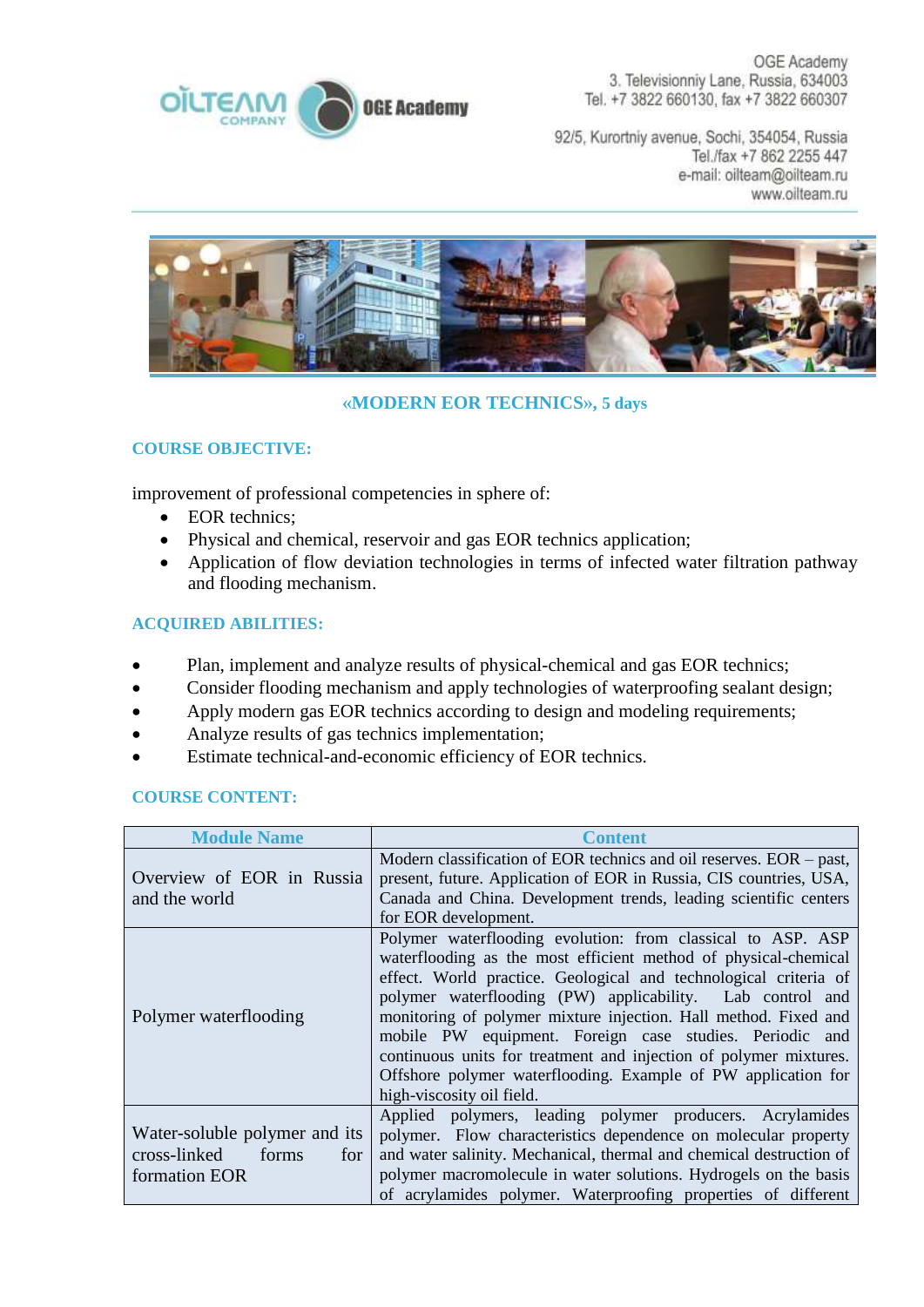

OGE Academy 3. Televisionniy Lane, Russia, 634003 Tel. +7 3822 660130, fax +7 3822 660307

92/5, Kurortniy avenue, Sochi, 354054, Russia Tel./fax +7 862 2255 447 e-mail: oilteam@oilteam.ru<br>www.oilteam.ru

|                                                                                                                                             | of injected amount<br>hydrogels. Examples<br>calculation<br>for<br>conformance control. Modern polymer technologies (Bright Water,<br>$etc.$ )                                                                                                                                                                                                                                                                                                                                                                                                                                                                                                                                        |
|---------------------------------------------------------------------------------------------------------------------------------------------|---------------------------------------------------------------------------------------------------------------------------------------------------------------------------------------------------------------------------------------------------------------------------------------------------------------------------------------------------------------------------------------------------------------------------------------------------------------------------------------------------------------------------------------------------------------------------------------------------------------------------------------------------------------------------------------|
| of<br>conformance<br>Physics<br>control under the influence on<br>formation through injection<br>wells                                      | Flow deviation technologies (FDT) as a modern analogue of<br>conformance control. FDT application with respect to waterflooding<br>mechanism. Injected water filtration patterns, targeted design of<br>hydrogel location. Engineering design algorithms. Matrix of<br>hydrogels application depending on waterflooding pattern. Methods<br>of waterflooding mechanisms identification. Tracer analysis.<br>Realization examples with assessment of operational benefit for<br>each filtration pattern.                                                                                                                                                                               |
| Potential<br>of<br>low-capacity<br>physical-chemical<br><b>EOR</b><br>technics while development of<br>unhomogeneity<br>terrigenous<br>rock | Dependence of FDT efficiency on level of reservoir depletion.<br>Analysis of systematic FDT application results by mathematic<br>modeling. The impact of reservoir depletion level on physical-<br>chemical exposure parameters. Classification of reserves in view of<br>EOR. Including of various reserves categories in production<br>depending on depletion level. The advance of production liquid<br>waterflooding over reservoir depletion dynamic as EOR application<br>criteria. Identification of highest expectable FD EOR efficiency<br>period. Regular change of technological and economical parameters<br>of FDT application at different stages of field development. |
| Selection and verification of<br>affected objects and areas for<br>EOR technics application                                                 | Prompt systems analysis of geological structure features and current<br>level of depletion. Identification of zones for EOR application on<br>the basis of map analysis matching (maps algebra). Priorities in<br>selection of physical-chemical affected areas. Geological and<br>technological criteria for areas selection. Step by step development<br>of wellwork and EOR program on the basis of operational analysis.<br>Post-event analysis of EOR application. Example of complex<br>wellwork and EOR program application.                                                                                                                                                   |
| Selection and verification of<br>affection technics                                                                                         | Classification of waterproofing technologies<br>and compound<br>depending on material formation, chemistry and strength properties<br>of backfill composition. Expert review of optimum application<br>conditions of various compositions. Step-by-step selection of base<br>technology and composition for EOR application in design<br>documentation. Practice of Russian petroleum companies. Particular<br>cases of method, basic technology and its modification selection for<br>conformance control and EDT based on the geological-physical<br>profile of development object.                                                                                                 |
| Hydrodynamic EOR technics                                                                                                                   | Physics of the methodology. Injectivity criteria. Non-stationary and<br>cyclic waterflooding. World and Russian experience. Recommended<br>reading.                                                                                                                                                                                                                                                                                                                                                                                                                                                                                                                                   |
| <b>Gas EOR technics</b>                                                                                                                     | Injectivity criteria, results, modern Gas EOR (G-EOR) variations.<br>Associated gas challenges and utilization ways. Temporary<br>utilization of associated gas at oilfield gas-holders. Physics of EOR<br>technics by hydrocarbon gases, CO2, nitrogen and combustion gases<br>injection. Injection technics depending on reservoir geological<br>features. Different hydrocarbon gas injection technics: water-<br>alternated-gas (WAG), cyclic and alternate water and gas injection.<br>G-EOR dependence on injected gas composition and technics. The<br>matrix of injection technics applicability. G-EOR trends in Russia                                                      |